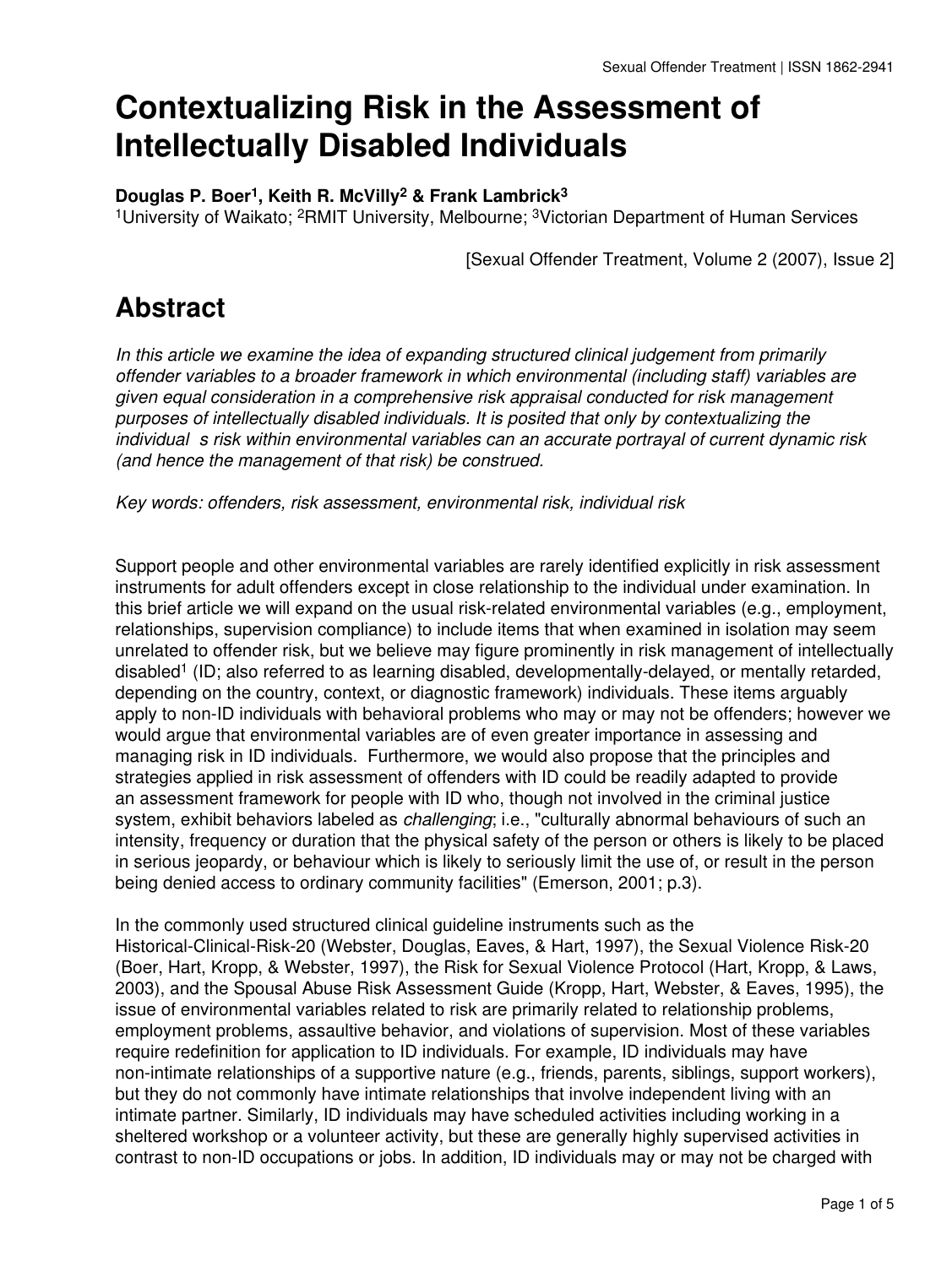offences in some situations (e.g., in residential care settings) for behaviors that would generally warrant a charge if done by a non-ID individual. For example, ID individuals commonly assault staff members or expose themselves while in residential care and often do not get charged for such behaviors. Indeed, such behaviors are commonly labeled challenging behaviors as opposed to offending behaviors and are thus seen as problems to manage as opposed to requiring legal intervention. Finally, ID individuals may have great difficulty responding to conditions of court-imposed supervision (if found fit to stand trial) without the help of personnel from support agencies assisting the offender in such cases to attend supervision sessions.

In a forthcoming book chapter, Boer and Lindsay have provided further explication of the items of the HCR-20 and SVR-20 for application to ID offenders. Both the HCR-20 and SVR-20 have been shown to have predictive validity for non-sexually and sexually violent ID offenders respectively (e.g., Morissey, Hogue, Mooney, Allen, Johnston, Hollin, Lindsay, & Taylor, 2007; Lambrick, 2003). However, the elaboration of test items or the validation of such tests with ID offenders does not help in all cases because many ID individuals are not charged for their offending (or challenging) behavior and hence these instruments (indeed all commonly used risk assessment instruments, including all the actuarial tests) would be inapplicable. For the assessment of risk for ID individuals with actual charges or convictions for sexual offences we suggest that the literature supports the use of the SVR-20 in combination with an actuarial instrument for a convergent risk assessment (Boer, 2006). However, the SVR-20 and all relevant actuarial risk assessment instruments do not provide much in terms of ID-specific risk assessment or management information, whether for individuals charged with offences, or those who simply present challenging behaviors. Similarly we support the use of the HCR-20 and a relevant actuarial instrument for the risk assessment of non-sexually violent ID individuals, but again, these tests do not provide much information for ID-specific risk assessment or management. And, given that the *raison d* être of risk assessment is presumably to inform risk management, clearly this is a short coming of current risk assessment methodologies particularly when applied to ID individuals.

Given the relative greater dependence of ID individuals on external structures and supports, we (Boer and colleagues) have been working on an instrument for Assessment of Risk and Manageability for Individuals with Developmental, Intellectual, or Learning Limitations who Offend (ARMIDILLO). This instrument has a much wider scope than originally anticipated in an earlier article (Boer, Tough, & Haaven, 2004) and expands the environmental variables to include a wide range of issues (e.g., staff attitudes towards ID individuals, communication amongst supervisory staff, client knowledge by staff, supervision consistency, environmental consistency, victim availability and access, availability of intoxicants, social support changes, use of structured daily activity plans). It is our hope that by contextualizing risk for ID individuals (i.e., offenders and those with challenging behaviors alike) by the use of dynamic environmental variables along with dynamic client variables (e.g., compliance with supervision, sex knowledge, mental health problems, time management skills, substance use, relationship skills, coping ability, emotional management ability) we will not only assess risk more accurately, but we will also better inform risk management plans for the individual client. This more wide ranging scope of assessment is consistent with the model of assessment proposed by the American Association on Mental Retardation [AAMR] (AAMR, 2002). Even more importantly, it is consistent with the bio-psycho-social model of assessment, as adopted by the International Classification of Functioning Disability and Health [ICF] (World Health Organization, 2001).

In an earlier article, Boer, Tough and Haaven (2004) outlined a total of nine staff and other environmental variables posited to have a dynamic relationship of either a stable or acute nature to risk and risk manageability by ID sex offenders. In the upcoming ARMIDILLO, these same items (and additional items) have been re-defined to include all ID individuals being assessed for risk and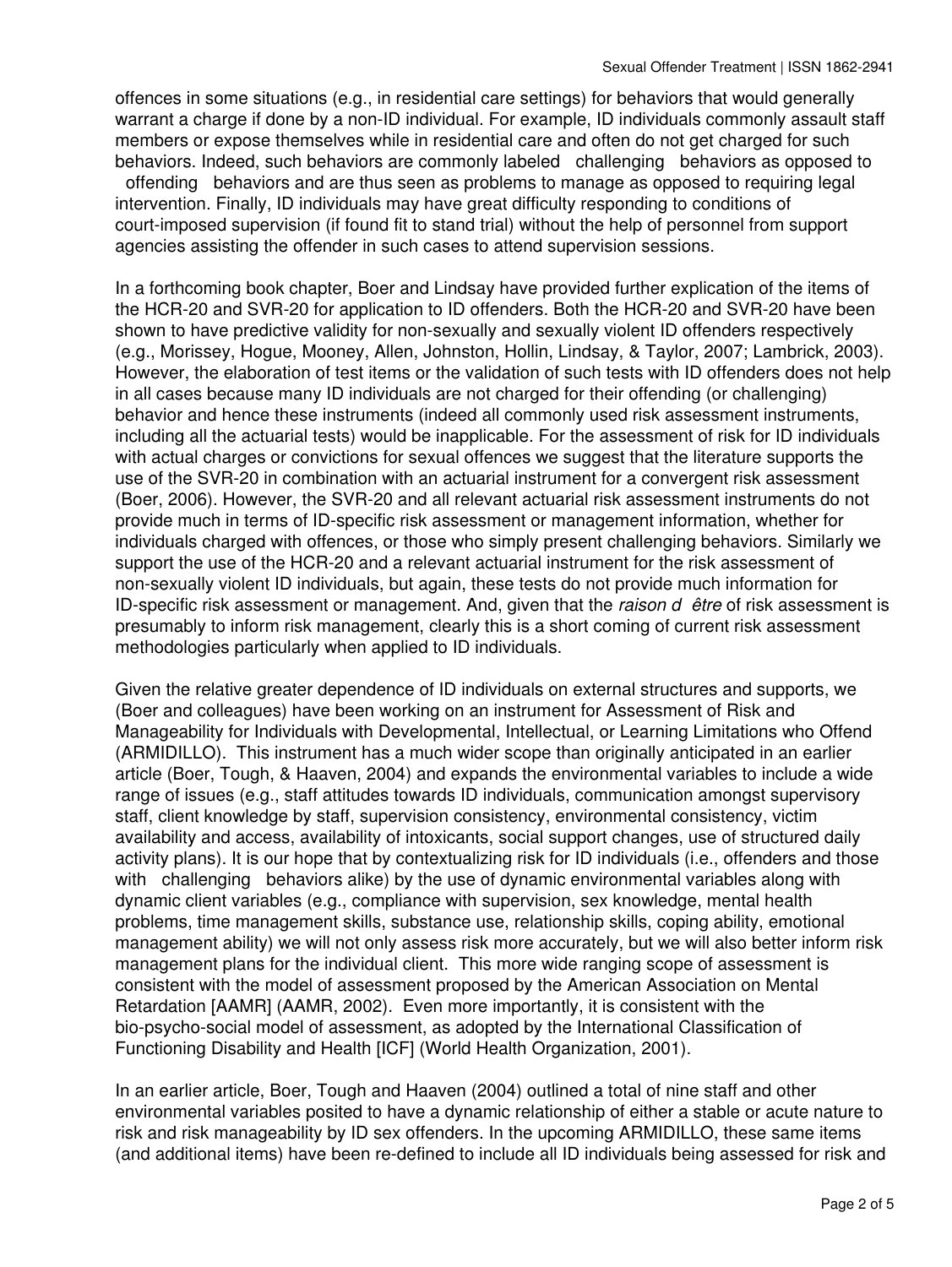risk management purposes. The reason for this increased emphasis on environmental dynamic variables is that we view an individual s ability to cope independently of staff and an otherwise supportive environment varies inversely with level of ID. We would argue, for example, that access to services is inversely related to risk for offensive behavior by individuals with higher levels of ID. Similarly, we would argue that all of the environmental variables in the ARMIDILLO can serve risk increasing or risk decreasing (i.e., protective) functions. For example, Lambrick (2003) identified the informed monitoring ability of staff as a protective factor. While we espouse Lambrick s notion of well-informed, well-trained staff as a risk-reducing protective factor, we would argue that the opposite is true as well: poorly trained or poorly motivated staff will likely be a risk increasing factor. In support of this, LaVigna, et al., 1994 emphasize the importance of including an assessment of staff factors (i.e., as mediator variables) when planning and evaluating supports for people with ID and challenging behaviour. For example, a situation where a staff member or members disregard an ID individual (e.g., an ID sex offender) who has the ability to escape could lead to the escape of or reoffence by the offender. In this situation, the offender s risk did not change, but the *risk presented by the environment* did change. If the offender escaped or reoffended in that context, that behavior would be the result of the risk brought to the situation by the offender and the context variables that were present at the time.

In order to contextualize risk, we suggest that the risk posed by the environment (staff included) should be assessed separately from that posed by the individual. Then, the convergence of the risk posed by the two sets of variables is as the overall level of risk posed by the individual in the context of the environmental variables that comprise the individuals current circumstances. Of course, the consideration of environmental, including staff, variables is not new to risk management of ID individuals (e.g., McVilly, 2002), but is a significant departure from the usual risk assessment strategies commonly used with adult offenders. In the literature pertaining to the support of people with ID not adjudicated as offenders but assessed as exhibiting challenging behaviour, the influence and consequently the importance of assessing environmental factors, including staff, has long been recognized (Allen, 1999; Hastings & Brown, 2000). However, the technology to conduct such assessment in a systematic, valid and reliable way has not yet been developed The benefits of the approach proposed here includes the immediate identification of environmental features that are risk-increasing and therefore require remediation to reduce risk and perhaps become protective factors in a risk management plan. While this article has not focused on the client variables, the same would be true of such variables.

In summary, we suggest expanding structured clinical judgement from primarily offender variables to a broader framework in which environmental (including staff) variables are given equal consideration in a comprehensive appraisal of risk and risk manageability for ID individuals. It is our opinion that only by contextualizing the individual s risk within environmental variables can an accurate portrayal of current dynamic risk (and hence the management of that risk) be construed.

## **References**

- 1. Allen, D. (1999). Mediator analysis: an overview of recent research on carers supporting people with intellectual disability and challenging behaviour. Journal of Intellectual Disability research, 43, 325-339.
- 2. American Association on Mental Retardation [AAMR] (2002). Mental retardation: definition, classification and systems of support, 10th ed. Edited by Luckasson, R., Borthwick-Duffy, S., Buntinx, W., Craig, E., Coulter, Schalock, R., Snell, M., Spitalnick, D., Reeve, A., Spreat, S. & Tasse, M. Washington, DC: AAMR.
- 3. Boer, D.P. (2006). Sexual offender risk assessment strategies: is there a convergence of opinion yet? Sexual Offender Treatment, 1, 1-4.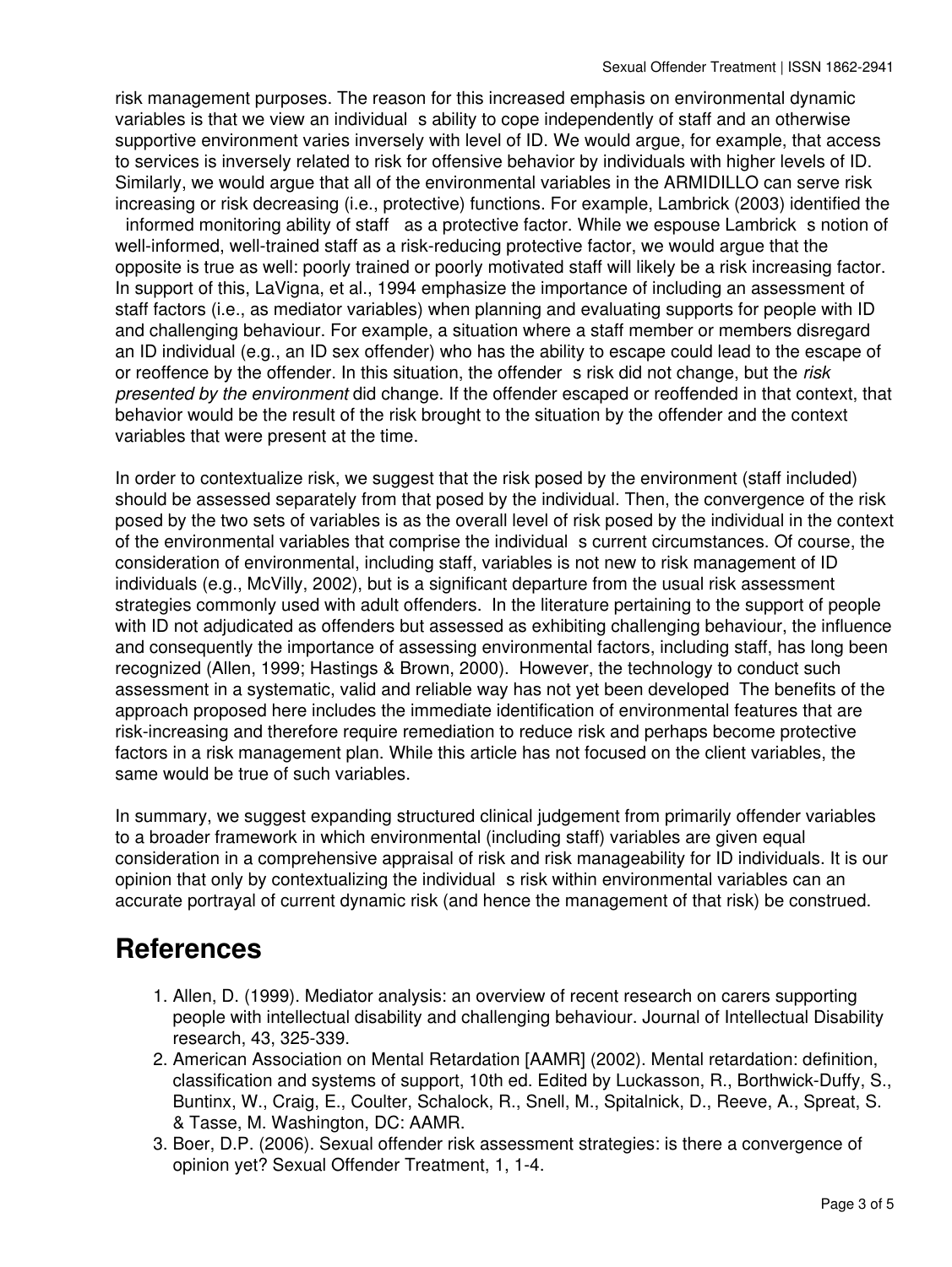- 4. Boer, D.P., Hart, S.D., Kropp, P.R., & Webster, C.D. (1997). Manual for the Sexual Violence Risk 20: Professional guidelines for assessing risk of sexual violence. Vancouver, B.C.: The Mental Health, Law, and Policy Institute.
- 5. Boer, D.P., Tough, S., & Haaven, J. (2004). Assessment of risk manageability of intellectually disabled sex offenders. Journal of Applied Research in Intellectual Disabilities, 17, 275-283.
- 6. Emerson, E. (2001). Challenging Behaviour: analysis and intervention in people with severe intellectual disabilities, 2nd Edition. Cambridge, UK: Cambridge University Press.
- 7. Hart, S.D., Kropp, P.R., Laws, D.R., Klaver, J., Logan, C., & Watt, K.A. (2003). The Risk for Sexual Violence Protocol (RSVP). Burnaby, British Columbia, Canada: The Mental Health, Law, and Policy Institute of Simon Fraser University.
- 8. Hastings, R. & Brown, T. (2000). Functional assessment and challenging behaviours: some future directions. Journal of the Association for Persons with Severe Handicaps, 25, 229-240.
- 9. Kropp, P.R., Hart, S.D., Webster, C.D., & Eaves, D. (1995). Manual for the Spousal Assault Risk Assessment Guide (2nd edition). Vancouver, B.C., Canada: The British Columbia Institute on Family Violence.
- 10. Lambrick, F. (2003). Issues surrounding the risk assessment of sexual offenders with an intellectual disability. Psychiatry, Psychology & Law, 10, 353-358.
- 11. La Vignia, G., Willis, T., Shaull, J., Abedi, M. & Sweitzer, M. (1994). The periodic service review: a total quality assurance system for human services and education. Baltimore, USA: Paul H. Brooks.
- 12. McVilly, K.R. (2002). Positive Behaviour Support for People with Intellectual Disability. Sydney, New South Wales, Australia: Australian Society for the Study of Intellectual Disability.
- 13. Morissey, C., Hogue, T., Mooney, P., Allen, C., Johnston, S., Hollin, C., Lindsay, W.R., & Taylor, J.L. (2007). Predictive validity of the PCL-R in offenders with intellectual disability in a high secure hospital setting: institutional aggression. Journal of Forensic Psychiatry and Psychology, 18, 1-15.
- 14. Webster, C.D., Douglas, K.S., Eaves, D., & Hart, S.D. (1997). HCR-20: Assessing Risk for Violence (version 2). Burnaby, British Columbia, Canada: The Mental Health, Law, and Policy Institute of Simon Fraser University.
- 15. Wechsler, D. (1997). WAIS-III Wechsler Adult Intelligence Scale 3rd Edition. New York: The Psychological Corporation.
- 16. World Health Organisation [WHO] (2001). International Classification of Functioning Disability and Health, 10th edition. Geneva, Switzerland: Author.

## **Footnote**

<sup>1</sup> In this article ID individuals are seen as those individuals with a full-scale IQ of less than 75. This figure takes into account the standard error of measurement of most of the commonly used intelligence tests. Parenthetically, we view the WAIS-III (Wechsler, 1997) as the gold standard for ID classification.

## **Author address**

*Douglas P. Boer Associate Professor and Director of Clinical Psychology Department of Psychology The University of Waikato*